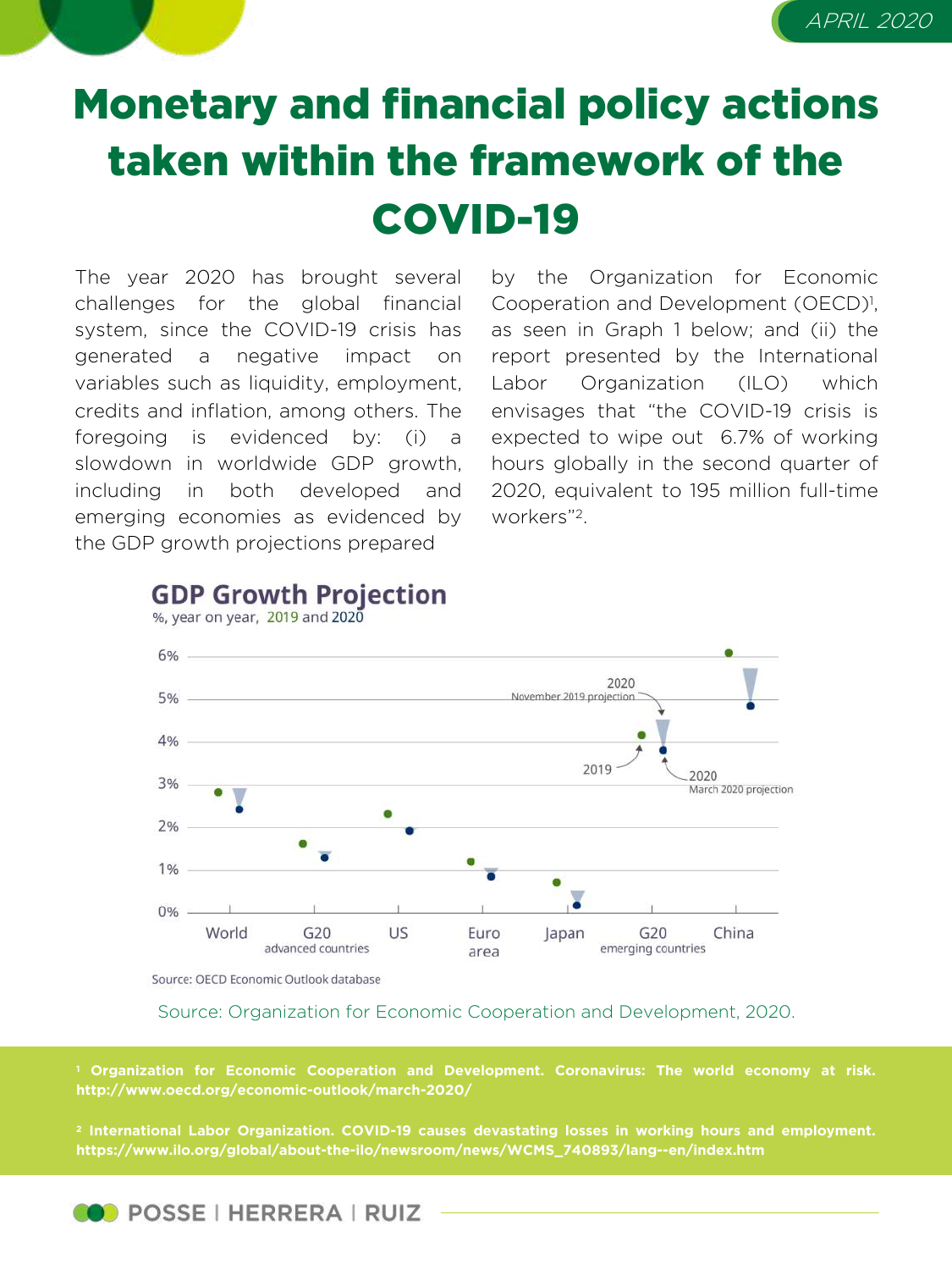Therefore, in addition to the global health crisis, the world's major central banks have been concentrating their efforts on preventing a financial crisis from materializing as a result of a loss of confidence in the global financial sector.

The Latin American Federation of Banks (in Spanish "FELABAN") has prepared a report on the monetary and financial policy measures that have been implemented around the globe<sup>3</sup>. Among such measures, the most relevant has been the injection of liquidity in the economies, aimed at preventing a possible worldwide recession. In addition, the central banks of countries with emerging economies have been joining the initiatives adopted by the main central banks

(e.g. Federal Reserve System, European Central Bank and Bank of England), such as reducing their interest rates to historically low levels, as shown in Graph 2 below. It must be noted that in the case of Colombia, the central bank (Banco de la República de Colombia) reduced its intervention interest rate by 50 basic points, according to the press release issued by the board of the central bank on March 27, 20204; a relevant fact considering that the Colombian central bank has maintained interest rates stable for almost 26 months, as evidenced in the aforementioned report.

Graph 2. Monetary policy interest rate in Latin America (Tasas de interés de política monetaria en América Latina).



Source: Latin American Federation of Banks, 2020.

**<sup>3</sup> Federación Latinoamericana de Bancos (FELABAN). Update of monetary and financial measures regarding COVID-19. (Actualización de medidas monetarias y financieras ante el COVID-19). April 7, 2020.**

**<sup>4</sup> Banco de la República de Colombia. https://www.banrep.gov.co/es/jdbr-adopto-medidas-adicionales-**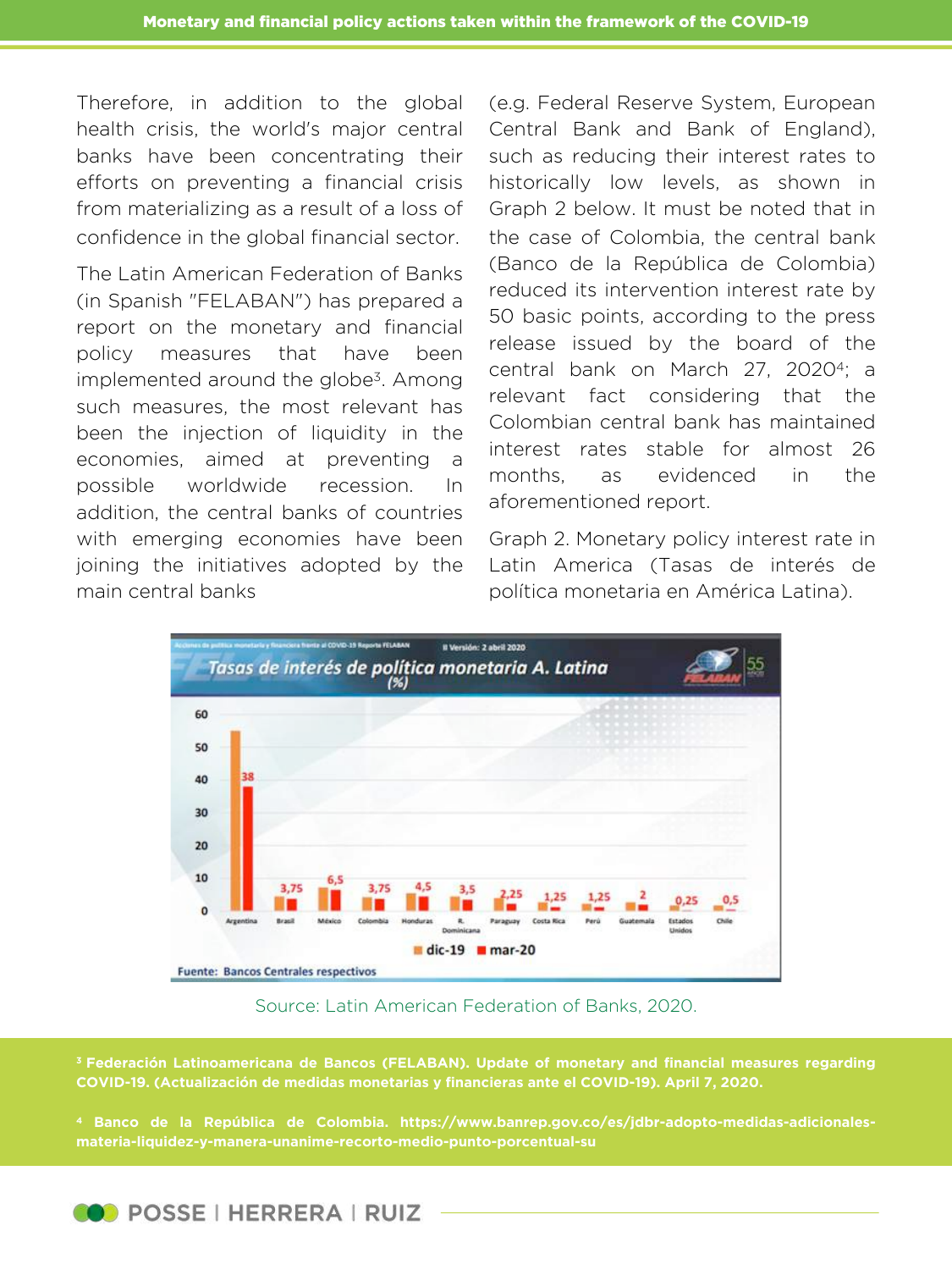The above implies an encouraging scenario, given that countries with emerging economies are observing positive responses in developed countries that have suffered a strong impact on their economies, thus generating an incentive for those emerging nations to investigate and apply alternatives that, despite having a high cost, are necessary to prevent even higher costs in the future from failure to adopt timely strategies.

Notwithstanding, the measures adopted by the central banks of multiple countries must be accompanied by the adoption of parallel strategies aimed at mitigating negative impact from other sectors of the global economy, such as alternative solutions to the oil prices tension that have resulted from failed consensus on production levels. Several media have reported that the member states of the Organization of Petroleum Exporting Countries and Allies (OPEC+) reached an agreement for the reduction in world oil production, within the framework of the COVID-19 crisis and the reduction in the demand for crude  $\Omega$ il<sup>5</sup>.

The above is expected to contribute to the stabilization of the global economy and financial markets around the world, since oil production affects the volatility of the dollar, and consequently, the different international transactions involving foreign exchange operations.

In the case of Colombia, in addition to the liquidity injections, interest rate reductions and measures aimed at reducing the impact of the COVID-19 on the employment of nationals and the continuity of local markets, President Iván Duque announced on April 9, 20206, that in the coming days, the executive power will issue certain decrees contemplating the following measures in order to address the current crisis: (i) State financing of payroll for micro, small and mediumsized enterprises (MSMEs), seeking to cover all employees who receive an income of up to five (5) SMLMV (minimum legal monthly wage); and (ii) increase in credit guarantees up to 80% for MSMEs. For the purposes of this last measure, it has been proposed that MSMEs be allowed to issue debt securities (backed by the Nation), so that these can be acquired by the financial system and that, consequently, the resources obtained can be used to pay the wages of their employees.

**<sup>5</sup> BBC News. México y OPEP: el acuerdo para el mayor recorte en la producción de petróleo de la historia tras la negociación entre Trump y López Obrador. https://www.bbc.com/mundo/noticiasinternacional-52259883**

**<sup>6</sup> Public speech. President Iván Duque: https://id.presidencia.gov.co/Paginas/prensa/20 20/Palabras-del-Presidente-Ivan-Duque-Marquezen-el-programa-Prevencion-y-Accion-200409.aspx**